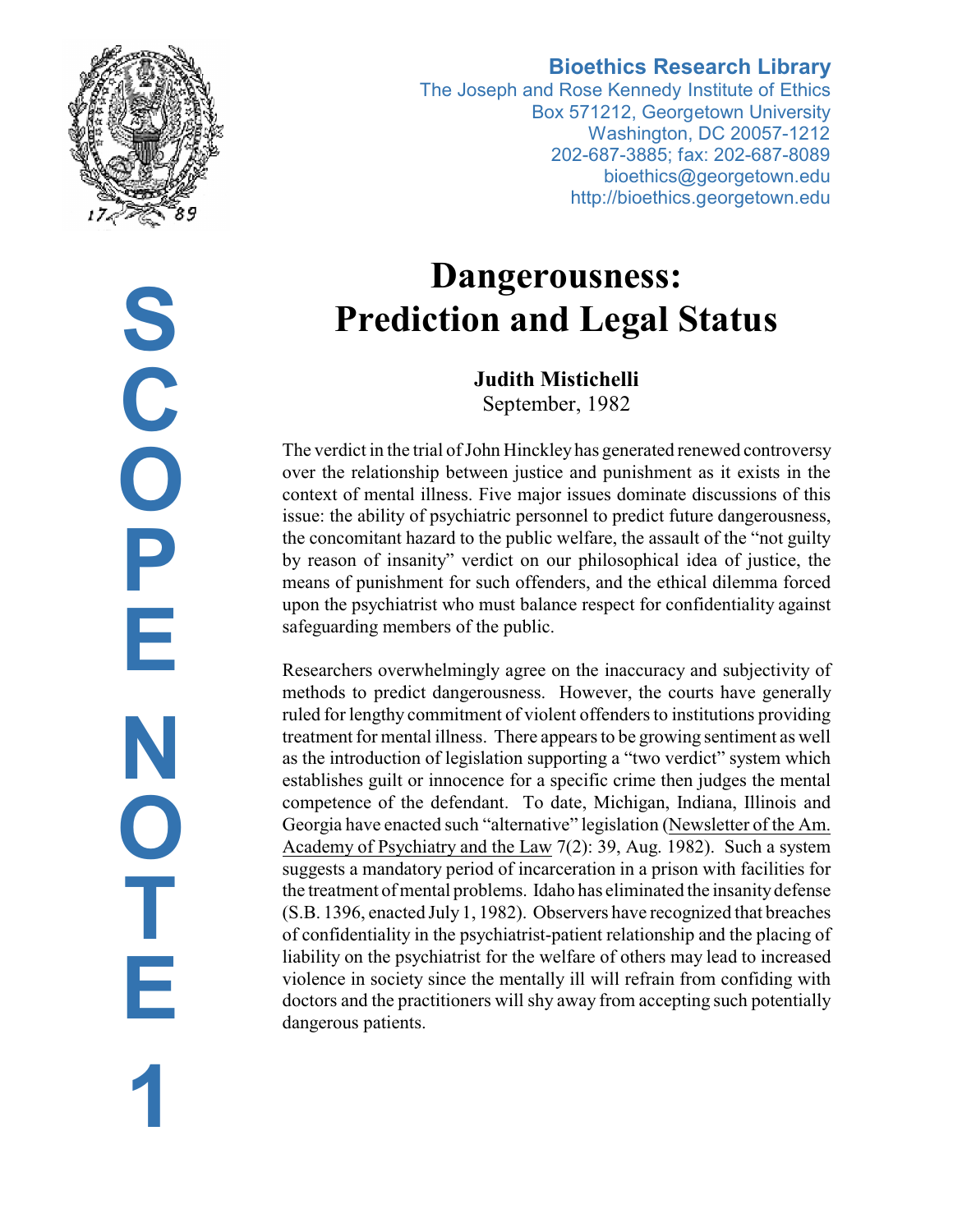The SCOPE NOTE SERIES is intended to present a current overview of issues and viewpoints related to a specific topic in biomedical ethics. It is not designed as a comprehensive review, but rather it offers immediate reference to facts, opinion, and legal precedents (if applicable) for scholars, journalists, medical and legal practitioners, students, and interested laypersons.

## **JOURNAL ARTICLES**

Bazelon, David L. "**Institutionalization, deinstitutionalization and the adversary process**."*COLUMBIA LAWREVIEW*75(5): 897-912, June 1975.

Commitment to an institution for mental illness is often a punitive or retributive judicial response rather than a means of treatment for those judged dangerous or socially undesirable. Two major problems surround commitments for dangerousness: the lack of definition of the term, and the unreliability of predictions. This wide-ranging discussion of involuntary commitment emphasizes the polarity between the treatment needs of the patient and the social protection role forced upon mental hospitals. Bazelon questions standardized treatments and, in regard to the dangerous patient, calls for the tailoring of confinement to the extent of dangerousness.

#### Birns, Harold, and Levien, Jane S. "**Dangerousness: legal determinations and clinicalspeculations**." *PSYCHIATRIC QUARTERLY* 52(2): 108-131, Summer 1980.

The concept of dangerousness as utilized in the civil commitment process is reviewed with special reference to New York State. The authors then discuss the reasons why psychiatric personnel are unable to accurately predict dangerousness. They find a lack of objectivity, reliance on personal value systems, and a susceptibility to the power of suggestion. The Tarasoff decision is analysed. Excellent overview.

Caesar, Berel. "**The insanity defense: the new**

**loophole**." *CRIME AND DELINQUENCY* 25(4): 436-449, October 1979.

Following an analysis ofthe historical context of the insanity defense and of the stipulations of various state statutes, Caesar advocates a two-part verdict system. If found guilty of an offense, a defendant would be subject to criminal confinement sanctions with treatment provided in a prison setting.

#### Hays, J. Ray. "**Ethics of prediction of future dangerousness**." *PSYCHOLOGICAL REPORTS* 49(2): 593-594, October 1981.

In a survey of psychologists in Houston, nearly all respondants believed future behavior could be predicted based on reliable psychological and historical information. They also overwhelmingly agreed that expert testimony should not be given if based on limited facts.

#### Levinson, Richard M., and Ramsay, Georgeann. "**Dangerousness, stress and mental health evaluations**." *JOURNAL OF HEALTH AND SOCIAL BEHAVIOR* 20(2): 178-187, June 1979.

Reviews studies ofthe accuracy of psychiatric assessments of dangerousness. Psychiatrists are hampered by contextual, political, cultural, informational, and statistical disadvantages. A study of the predictive ability of mental health service professionals who work in the community rather than in hospitals is presented. They also produced high false-positive rates. Stress events are found to be significantly associated with the occurrence of dangerous behavior.

Pfohl, Stephen J. "**From whom will we be protected? Comparative approaches to the assessment of dangerousness**." *INTERNATIONAL JOURNAL OF LAW AN PSYCHIATRY* 2(1): 55-78, 1979.

Models employed in Ohio and Alabama for the assessment of dangerousness are detailed. Expertjudgments by psychiatric personnel are considered to be affected by political, egocentric, and social considerations often unrelated to the patient. Such assessments are exces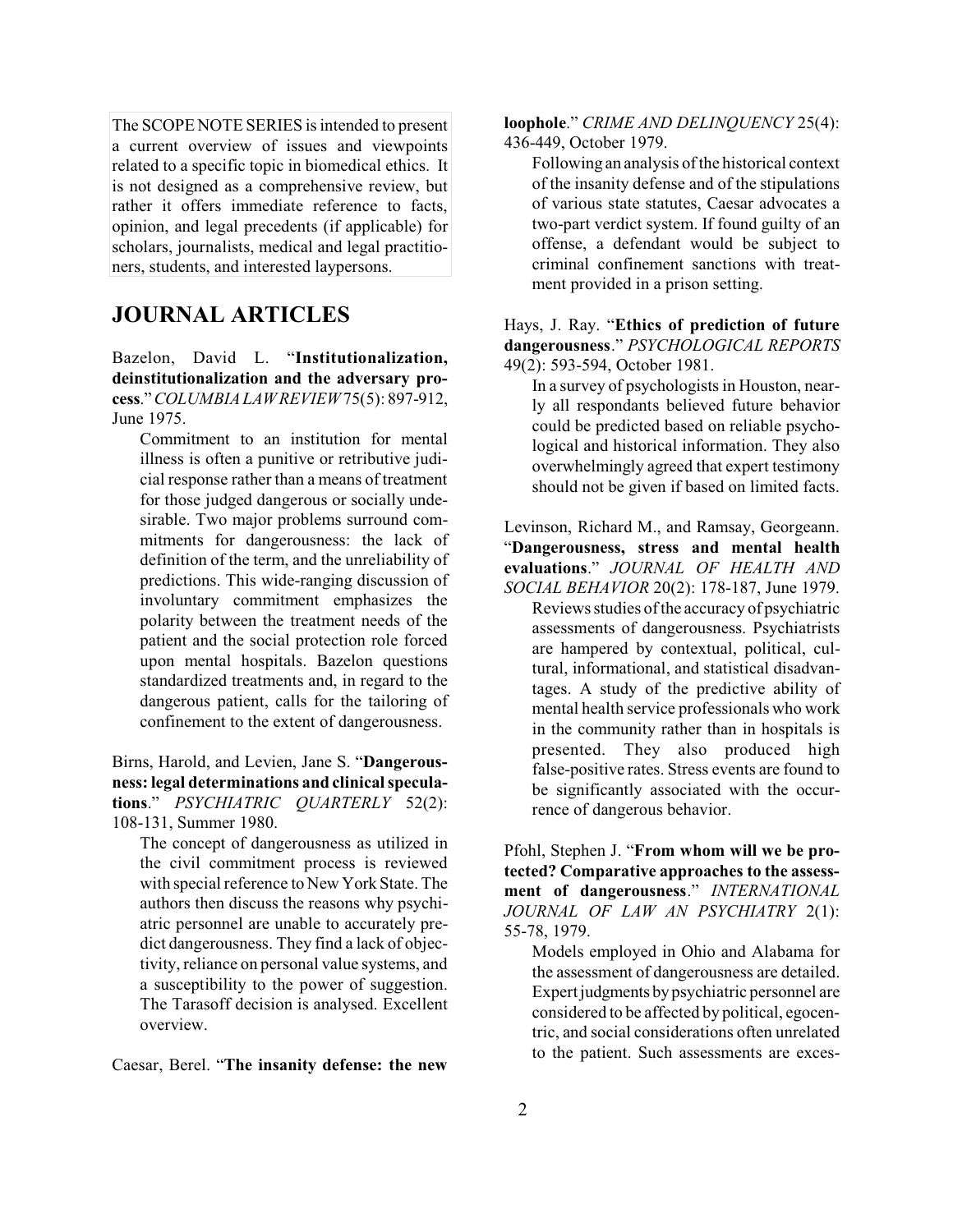sively subjective and should not be the primary determinant of predictions of dangerousness. Histories of actual behavior should be utilized as important evidence.

Shah, Saleem A. "**Dangerousness: a paradigm for exploring some issues in law and psychology**." *AMERICAN PSYCHOLOGIST* 33(3): 224-238, March 1978.

Dangerousness is considered as it relates to our legal and social institutions. The areas where dangerousness impinges on the criminal justice and mental health systems are outlined. Major problems are caused by lack of definition, inconsistency of interpretations, and inaccuracy of assessment. The author delineates factors leading to high "false positive" rates, and he explores the potential for social injustice to the disadvantaged in present practices regarding this issue.

Steadman, Henry J. "**Violence, mental illness, and preventive detention: we can't predict who is dangerous**." *PSYCHOLOGY TODAY* 8(8): 32-33+, January 1975.

While people continue to be committed to institutions for mental illness and potential dangerousness, the author challenges the assumption that most mental patients are dangerous. In addition, there is not empirical support that psychiatrists can predict violent behavior.

Stone, Alan A. "**The Tarasoff decisions: suing psychotherapists to safeguard society**." *HAR-VARD LAW REVIEW* 90(2): 358-378, December 1976.

An increased risk of violence to society will result if a psychotherapist is forced to personally warn potential victims of a dangerous patient. The therapeutic relationship will suffer, effective treatment will be thwarted, and doctors will be less likely to accept such patients. The author advocates police participation in such situations.

Szasz, Thomas. "**Insanity and irresponsibility:**

**psychiatric diversion in the criminal justice system**." *ALABAMA JOURNAL OF MEDICAL SCIENCES* 16(2): 108-112, April 1979.

"Criminal responsibility" is considered to be synonymous with "punishability." It is not a trait that can be dependent on mental fitness. The insanity defense is considered to be a "psychiatric diversion" which undermines the social fabric and criminal justice system. Psychiatric detention in lieu of criminal punishment is termed the "medicalization of mayhem." Szasz calls for the separation of psychiatry and state.

### **COURT DECISIONS**

*BAXTROM V. HERALD*. 383 U.S. Supreme Court Reports 107 (1966).

Challenged the assumption that potential or actual dangerous behavior is presumed to continue. Supreme Court held that Baxtrom was denied equal protection under the law in being denied a jury review of his mental condition.

*DONALDSON V. O'CONNOR*. 493 Federal Reporter, Second Series 507 (1974).

Affirms right to treatment for patient involuntarily committed, and declares long-term detention must be justified and subject to due process. Physicians must address the patient's dangerousness and must utilize available resources for rehabilitation.

*McINTOSH V. MILANO*. 403 Atlantic Reporter, Second Series 500 (1979).

Although physician-patient privilege is recognized, exceptions to confidentiality exist for the protection of third persons or the interests of society. Psychiatrist is liable to warn third persons of physical threat or danger from patient.

*MAVROUDIS V. SUPERIOR COURT FOR COUNTY OF SAN MATEO*. 162 California Appeals Reporter, Third Series 724 (1980).

Therapist's duty to protect his patient's in-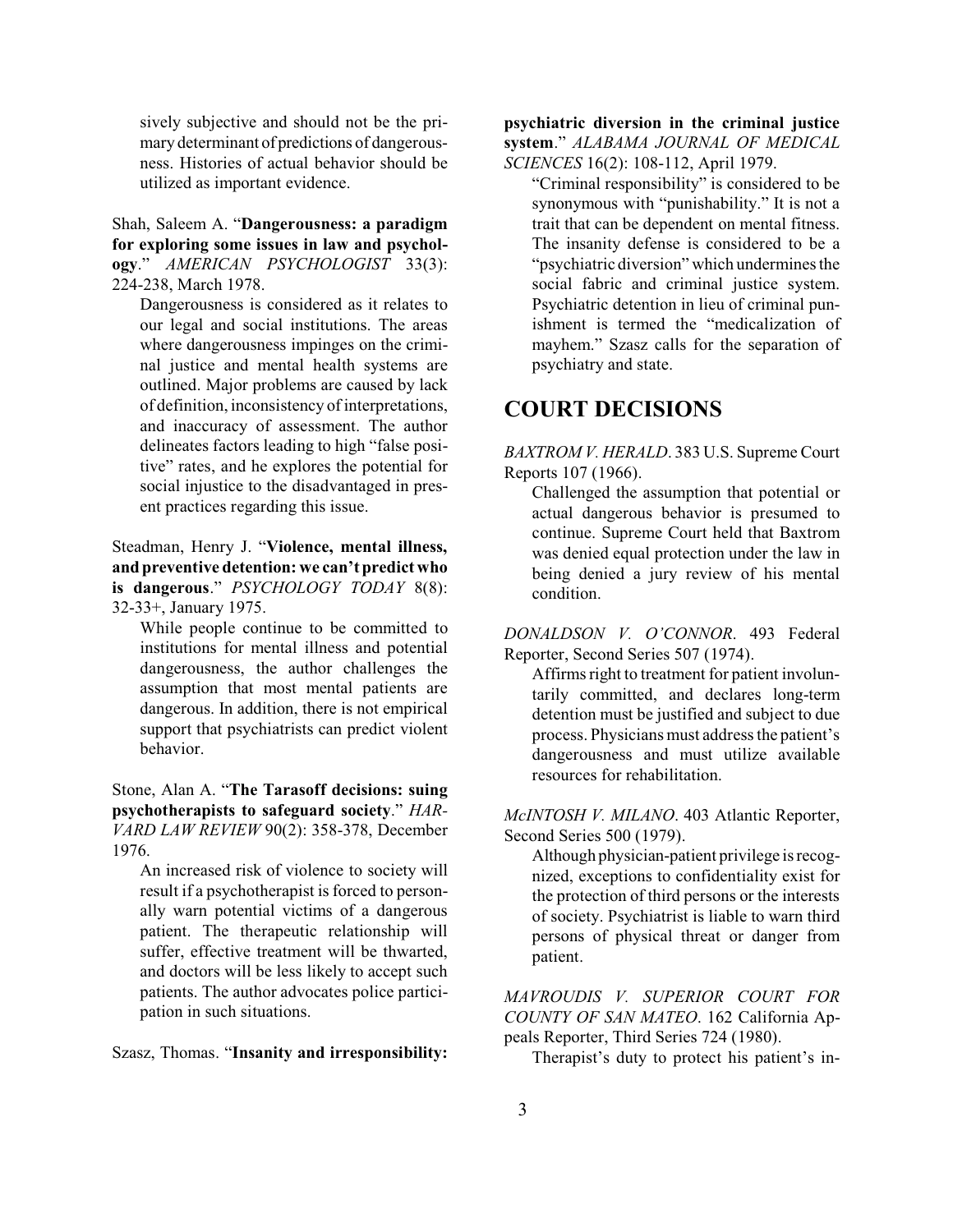tended victim arises whenever therapist determines that patient presents a serious danger to another. A specific victim need not be named if the therapist can readily assume the identity of such. Disclosure of psychiatric records to court is authorized. Public interest in confidentiality must yield to public interest in safety.

*SHAW V. GLICKMAN*. 415 Atlantic Reporter, Second Series 625 (1980).

Rules that disclosure of communications relating to treatment, diagnosis, or state of patient's mental disorders belongs to the patient, not the psychiatrist or psychologist. Doctor is not obligated to warn others of potential dangerousness of patient in the absence of specific threats. Right of confidentiality is affirmed.

*STATE OF NEW JERSEY V. KROL*. 344 Atlantic Reporter, Second Series 289 (1975).

Differentiates "dangerous" from "criminal" conduct. Dangerousness involves "significant physical or psychological injury to persons or substantial destruction of property." Persons may not be indefinitely incarcerated if they present a risk of only socially undesirable future conduct.

*TAR.ASOFF V. REGENTS OF THE UNIVERSITY OF CALIFORNIA*. 17 California Reports, Third Series 425 (1976).

The psychotherapist-patient relationship imposes on the therapist duties to control the patient and to protect the patient's would-be victim if detailed threats are revealed during treatment. A special relationship exists between psychotherapist and patient which imposes liability for the welfare of third persons.

*U.S. V. ECKER*. 543 Federal Reporter, Second Series 178 (1976).

After multiple confinements in mental hospitals, Ecker committed a rape-murder. He was tried in 1968 and found not guilty by reason of insanity. In 1976 mental health experts agreed that the patient had recovered and could be released to the community for a few hours a day. St. Elizabeth's hospital in Washington, D.C. certified Ecker's conditional release. The trial judge rejected the opinions of the expert witnesses and ordered Ecker held. D.C. Circuit Court of Appeals upheld the trial judge. Even dissenters to opinion conceded the court's authority to order continued confinement.

# **BOOKS**

Bromberg, Walter. **THE USES OF PSYCHIA-TRY IN THE LAW: A CLINICAL VIEW OF FORENSIC PSYCHIATRY**. Westport, Conn.: Quorum Books, 1979, pp. 178-181, 290-306.

Within this broad consideration of the place of psychiatry in the legal process, Bromberg examines the unreliability of predictions of dangerousness, criteria, the determination procedures, the right to appeal and review, principles ofincarceration and harmful behavior. Relevant cases are reviewed.

TheDangerous Patient. Special issue:*PSYCHIAT-*

*RIC QUARTERLY* 52(2): 77-157, Summer 1980. Discussions of the problem of prediction of dangerousness open the issue. A critical analysis of reports suggesting that mental patients may be more dangerous than the average citizen follows. The legal view of dangerousness is viewed in light of the Tarasoff decision. Treatment of violent offenders at Central New York Psychiatric Center is detailed. A proposed alternative to the insanity defense and the "not guilty" verdict concludes the volume.

Gaylin, Willard. **THE KILLING OF BONNIE GARLAND: A QUESTION OF JUSTICE**. New York: Simon and Schuster, 1982.

In 1977 a Yale student, Richard Herrin, brutally murdered his girlfriend, then he enlisted the help of classmates and Catholic clergy to aid in his defense. Herrin was convicted of